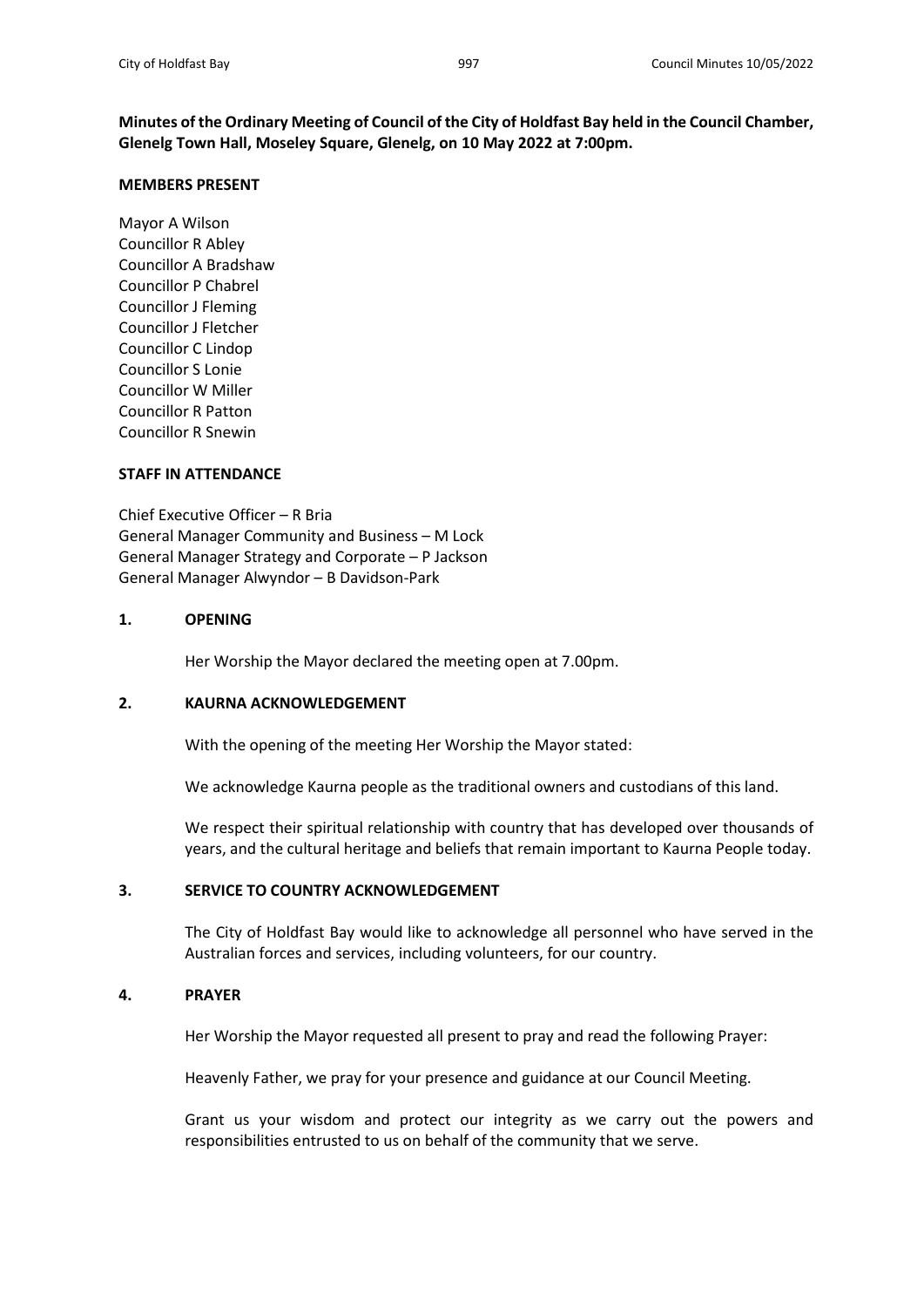## **5. APOLOGIES**

- 5.1 Apologies Received Councillor R Clancy
- 5.2 Absent Councillor J Smedley (Leave of Absence)

# **6. ITEMS PRESENTED TO COUNCIL -** Nil

# **7. DECLARATION OF INTEREST**

Members were reminded to declare their interest before each item.

## **8. CONFIRMATION OF MINUTES**

**Motion C100522/2588**

**That the minutes of the Ordinary Meeting of Council held on 26 April 2022 be taken as read and confirmed.**

Moved Councillor Lonie, Seconded Councillor Abley **Carried Unanimously**

# **9. PUBLIC PRESENTATIONS**

- 9.1 **Petitions** Nil
- 9.2 **Presentation** Nil
- 9.3 **Deputations**

## **Conflict of Interest**

Councillor Miller declared a perceived conflict of interest for Item 9.3.1 Glenelg Equinox Festival. The nature of the perceived conflict of interest (pursuant to Section 75 and 75A of the *Local Government Act 1999*)) was that he was a former employee of one of the event participants.

Councillor Miller dealt with the perceived conflict of interest by making it known to the meeting and remained in the meeting as there was no voting required for the deputation.

## 9.3.1 **Glenelg Equinox Festival**

*Mayor Wilson approved a deputation from Ms Anna Montgomery regarding the Glenelg Equinox Festival held on Saturday 19 March.*

# **10. QUESTIONS BY MEMBERS**

## 10.1 **Without Notice**

# 10.1.1 **Art Deco Review**

Councillor Miller asked for an update on the Art Deco Review.

General Manager, Strategy and Corporate provided a response.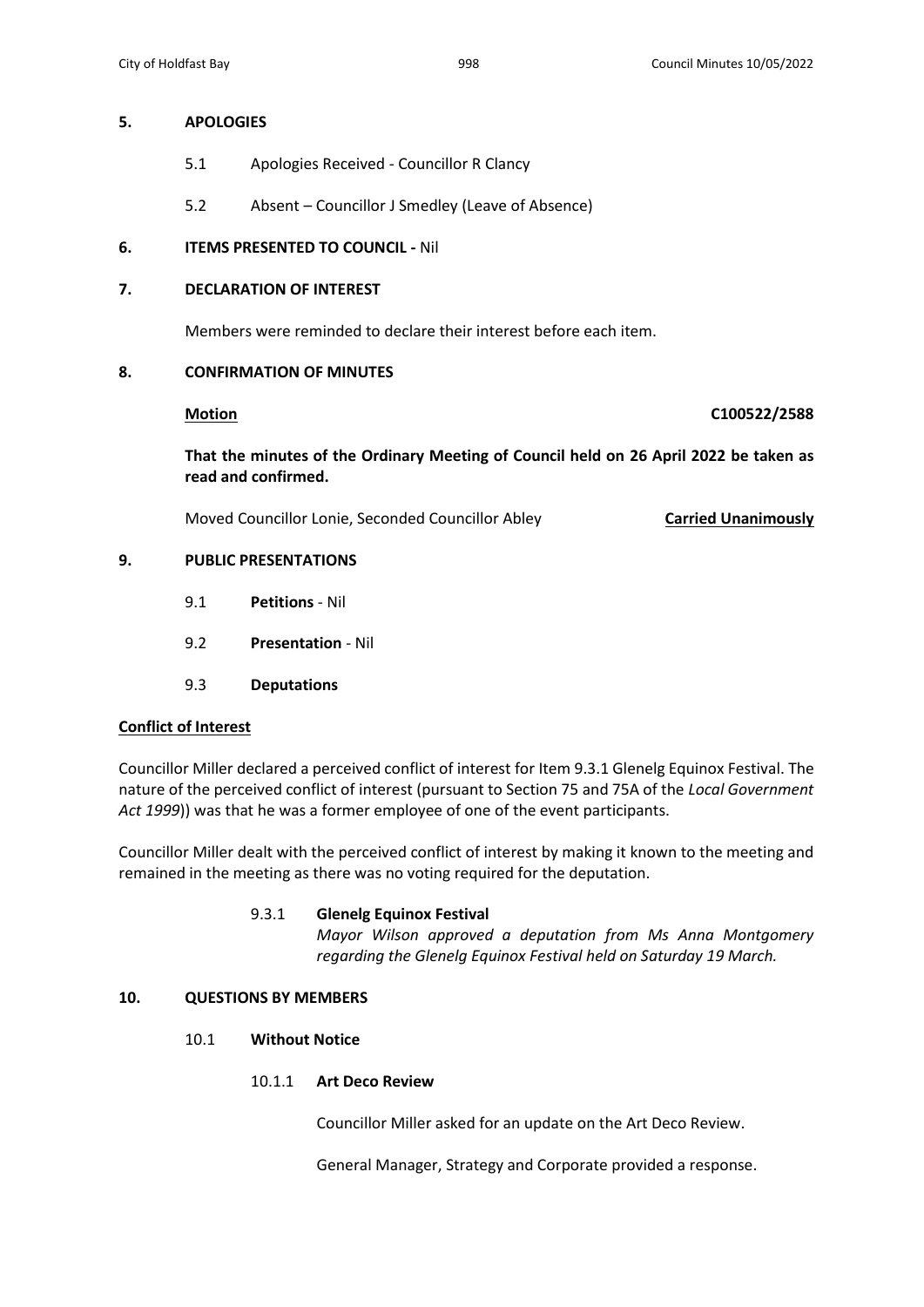### 10.1.2 **Police Presence, Jetty Road**

Councillor Patton asked a question in relation to the police presence for Jetty Road.

The Mayor provided a response.

#### 10.1.3 **Alwyndor update**

Councillor Snewin asked for an update on Alwyndor.

General Manager, Alwyndor provided a response.

## 10.1.4 **28 Sturt Road, Brighton**

Councillor Lindop asked a number of questions in relation to 28 Sturt Road, Brighton.

General Manager, Strategy and Corporate provided a response.

#### 10.1.5 **Seawall Apartments**

Councillor Bradshaw asked a question in relation to Seawall Apartments.

The Mayor provided a response.

10.1.6 Councillor Abley asked a question in relation to the development site for Seawall Apartments.

CEO took the question on notice.

## 10.1.7 **Budget modelling**

Councillor Chabrel asked a question in relation to budget modelling following the recent interest rate and CPI increases.

General Manager, Strategy and Corporate provided a response.

#### 10.2 **With Notice** - Nil

## **11. MEMBER'S ACTIVITY REPORTS** - Nil

#### **12. MOTIONS ON NOTICE**

12.1 **Motion on Notice – Norfolk Island Pines at Buffalo Redevelopment Site - Councillor Fleming** (Report No: 128/22)

#### **Motion C100522/2589**

**1. That Council retain all Norfolk Island Pines for the Buffalo redevelopment site.**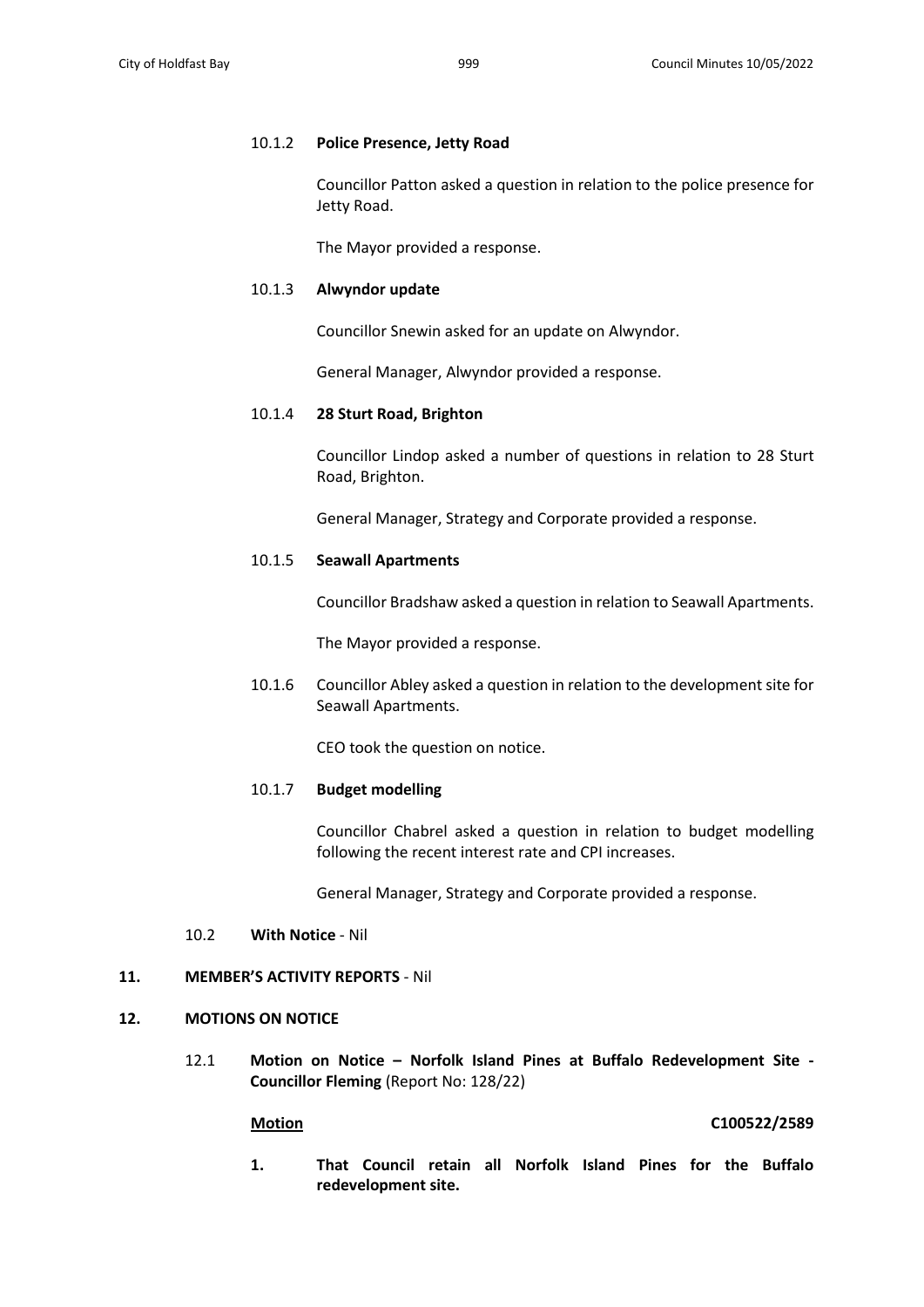- **2. That the final plans will be adapted to keep and retain the Norfolk Island Pines.**
- **3. No Norfolk Island Pines be removed for the redevelopment of the old Buffalo site.**

Moved Councillor Fleming, Seconded Councillor Miller **Carried Unanimously**

## **13. ADJOURNED MATTER** - Nil

## **14. REPORTS OF MANAGEMENT COMMITTEES AND SUBSIDIARIES**

14.1 **Information Report – Southern Region Waste Resource Authority Board Meeting – 4 April 2022** (Report No: 143/22)

> The information report of the Southern Region Waste Resource Authority (SRWRA) Board meeting held on 4 April 2022 was attached and provided for information.

## **Motion C100522/2590**

**That Council notes the Information Report of the Southern Region Waste Resource Authority Board meeting held on 4 April 2022.**

Moved Councillor Lindop, Seconded Councillor Snewin **Carried Unanimously**

14.2 **Minutes – Executive Committee – 26 April 2022** (Report No: 137/22) Refer to Item 18 under Items in Confidence.

## **15. REPORTS BY OFFICERS**

15.1 **Items in Brief** (Report No: 139/22)

These items were presented for the information of Members.

After noting the report any items of interest were discussed and, if required, further motions proposed.

# **Motion C100522/2591**

## **That the following items be noted and items of interest discussed:**

- **1. Outstanding Council Actions Update**
- **2. Brighton Street Party**
- **3. Carl Cox and Eric Powell's Mobile Disco**
- **4. Anzac Day**

Moved Councillor Lonie, Seconded Councillor Patton **Carried Unanimously**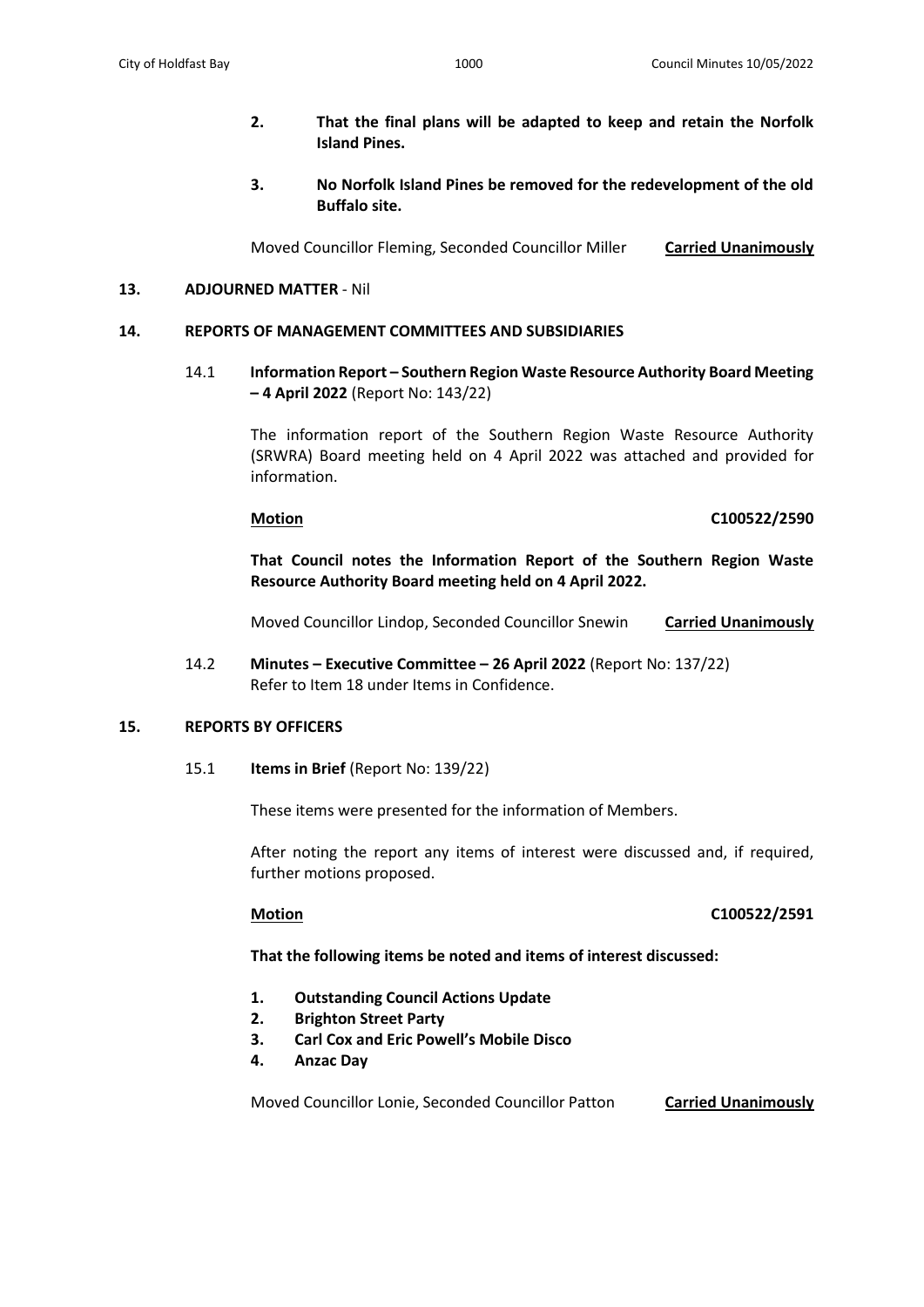# 15.2 **Events Planning 2022/2023** (Report No: 75/22)

This report summarised the impact of the COVID-19 pandemic on the nature and number of events held in the City of Holdfast Bay, and provided recommendations for the allocation of existing resources as the pandemic shifts into a recovery phase.

## **Motion C1000522/2592**

# **That Council endorse the distribution of the proposed 2022/23 events budget as per Scenario C in Attachment 2 of this report.**

Moved Councillor Abley, Seconded Councillor Lonie **Carried Unanimously**

# 15.3 **2022 Winter Activation Report** (Report No: 144/22)

The Winter Wonderland event has been an important element of the Glenelg events calendar since 2014, with the objective to stimulate economic development during the off-peak winter season. The report summarised the proposed 2022 winter activation for Council endorsement.

# **Motion C100522/2593**

**That Council endorse the proposed Winter Activation event and note the allocation of \$62,500 towards its delivery, which is included in the proposed 2022/23 event budget.**

Moved Councillor Patton, Seconded Councillor Miller **Carried Unanimously**

# **Conflict of Interest**

Councillor Fleming declared an actual conflict of interest for Item 15.4 Telecommunications Tower at Glenelg Oval. The nature of the actual conflict of interest (pursuant to Section 75 and 75A of the *Local Government Act 1999*) is that Councillor Fleming is on the Council Assessment Panel.

Councillor Fleming dealt with the actual conflict of interest by making it known and leaving the meeting at 7.39 pm.

Councillor Miller declared an actual conflict of interest for Item 15.4 Telecommunications Tower at Glenelg Oval. The nature of the actual conflict of interest (pursuant to Section 75 and 75A of the *Local Government Act 1999*) is that Councillor Miller is on the Council Assessment Panel.

Councillor Miller dealt with the actual conflict of interest by making it known and leaving the meeting at 7.39 pm.

# 15.4 **Telecommunications Tower at Glenelg Oval** (Report No: 127/22)

On 25 June 2019 Council endorsed an offer by Vodafone to lease a portion of land at the Glenelg Oval Complex for a period of 20 years for the purpose of installing telecommunications infrastructure.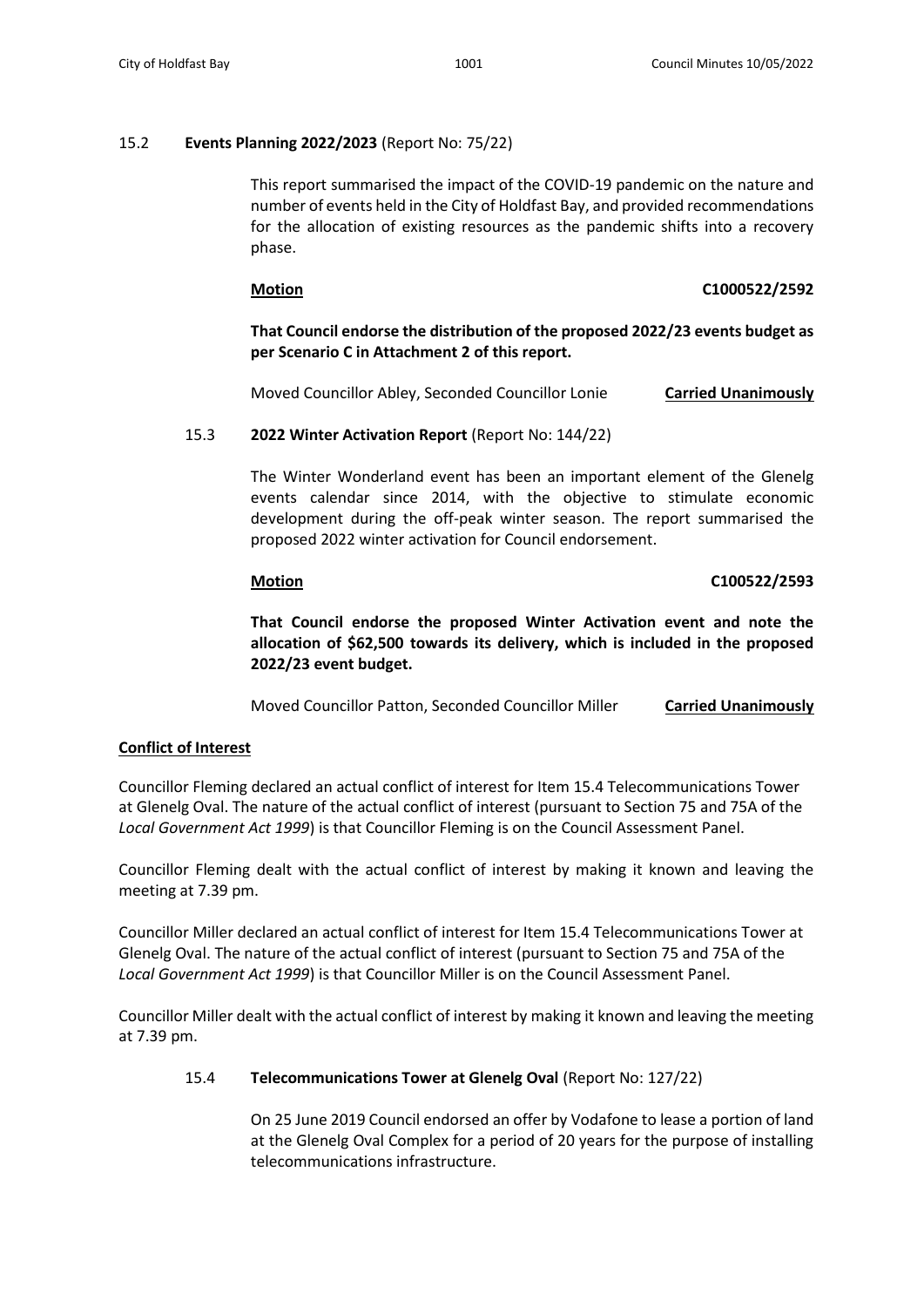However, in December 2019, Council Administration was advised that Vodafone had to put the project on hold in order to source a new mobile infrastructure provider following the ban on the use of Huawei's equipment by the Australian Government.

Vodafone has now outsourced the project to Axicom Pty Ltd who was seeking to enter into a lease with Council on a similar basis to that offered by Vodafone.

Administration sought Council's approval to proceed with the lease on the terms detailed below and subject to Axicom Pty Ltd obtaining Development Approval.

## **Motion C100522/2594**

- **1. That Council enters into a lease agreement with Axicom Pty Ltd over a portion of land contained within Certificate of Title Volume 5869 Folio 949 (Glenelg Oval) for a period of 20 years, subject to:**
	- **(a) the lessee obtaining Development Approval; and**
	- **(b) commencing rental of \$23,000 per annum (plus GST) with annual CPI increases.**
- **2. That the Mayor and the Chief Executive Officer be authorised to execute and seal any documents required to give effect to the lease.**

Moved Councillor Patton, Seconded Councillor Fletcher **Carried Unanimously**

Councillors Fleming and Miller re-joined the meeting at 7.42pm.

# 15.5 **Power Line Environment Committee – Call for Nominations** (Report No: 132/22)

The Local Government Association of South Australia (LGA) was seeking nominations from suitably qualified council members, or employees of council, or other local government entity, to fill one position on the Power Line Environment Committee for a term of up to three (3) years.

Elected members should consider if they meet the selection criteria of the position as outlined on the Call for Nominations Information Sheet.

Any member who would like to be nominated will need to have their nomination endorsed by Council prior to submission to the LGA. If Council does not have a nominee, it may just note the report.

# **Motion C100522/2595**

## **That Council notes the report.**

Moved Councillor Miller, Seconded Councillor Snewin **Carried Unanimously**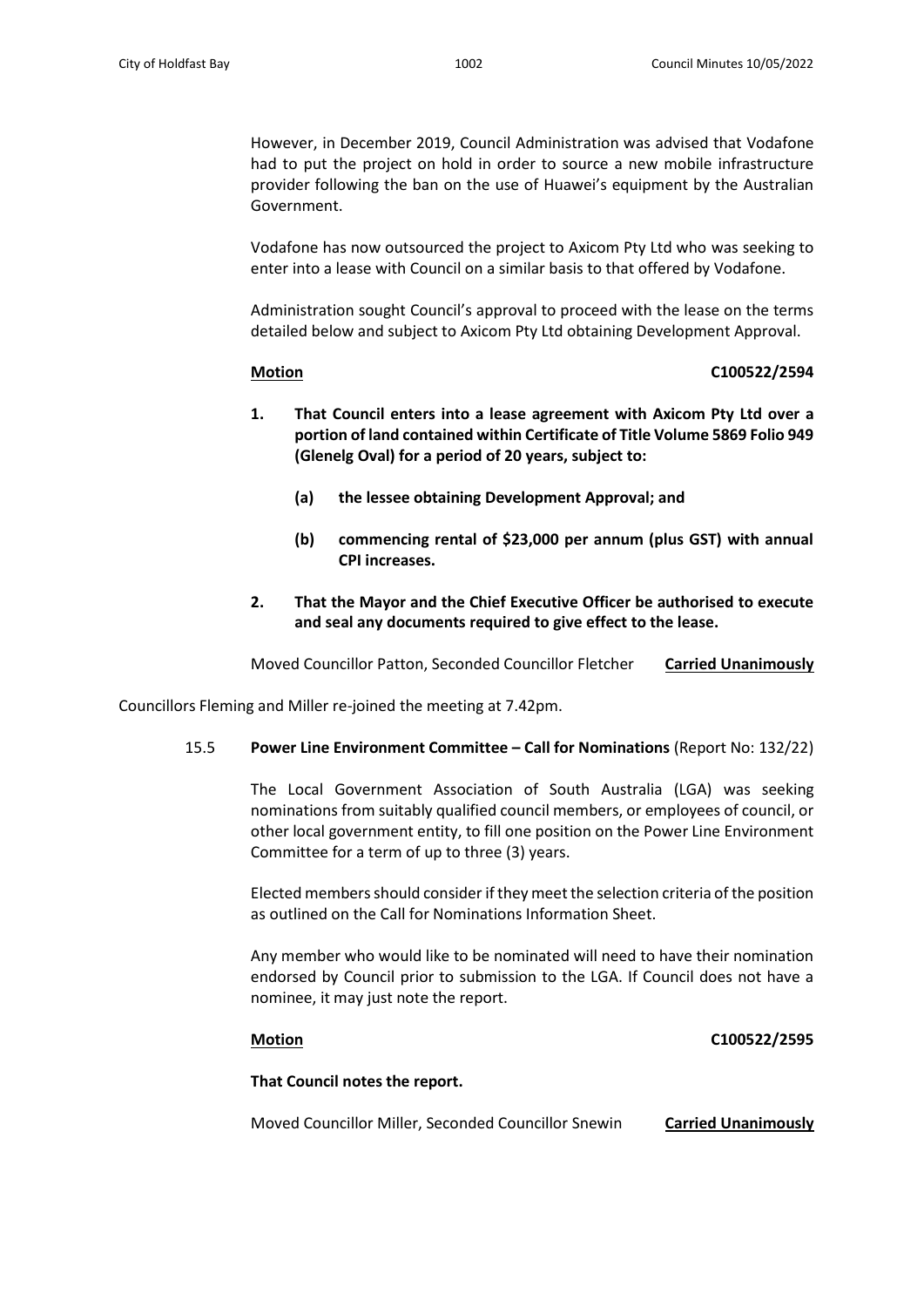# 15.6 **Attendance at National General Assembly 2022** (Report No: 136/22)

Each year, the Australian Local Government Association (ALGA) holds a National General Assembly (Assembly) in Canberra where councils from around Australia can discuss current and emerging challenges and opportunities, and advocate to the Federal Government on critical issues facing the sector.

The next Assembly will be held on 19-22 June at the National Convention Centre in Canberra. This year's theme is 'Partners in Progress'. The registration brochure was provided as Attachment 1.

Registrations are now open, with the early bird registration period ending 20 May 2022. Council is requested to consider representation at the Assembly, noting that members who attended in 2021 cannot be nominated to attend again pursuant to Council's Elected Member Training and Development Policy.

The ALGA had previously written to Council calling for Notices of Motions. A motion was considered and endorsed by Council at its meeting on 22 March 2022 (C220322/2574). It is not yet known whether the motion has been accepted for consideration by the Assembly.

## **Nominations**

Her Worship the Mayor called for nominations.

Nominations were received for Mayor Wilson and Councillor Abley.

## **Motion C100522/2596**

- **1. That Council approves the attendance of Mayor Wilson and Councillor Abley at the National General Assembly 2022 from 19 - 22 June 2022, in accordance with Council's 'Elected Member Training and Development Policy'.**
- **2. That both Elected Members attending the National General Assembly 2022 present a written report back to Council.**
- **3. That Mayor Wilson be Council's voting delegate at the National General Assembly 2022.**

Moved Councillor Lindop, Seconded Councillor Lonie **Carried Unanimously**

# **16. RESOLUTIONS SUBJECT TO FORMAL MOTIONS -** Nil

# **17. URGENT BUSINESS – SUBJECT TO THE LEAVE OF THE MEETING**

17.1 Councillor Bradshaw sought to bring forward a motion without notice. The Mayor deemed the matter was one of urgency and accepted the motion.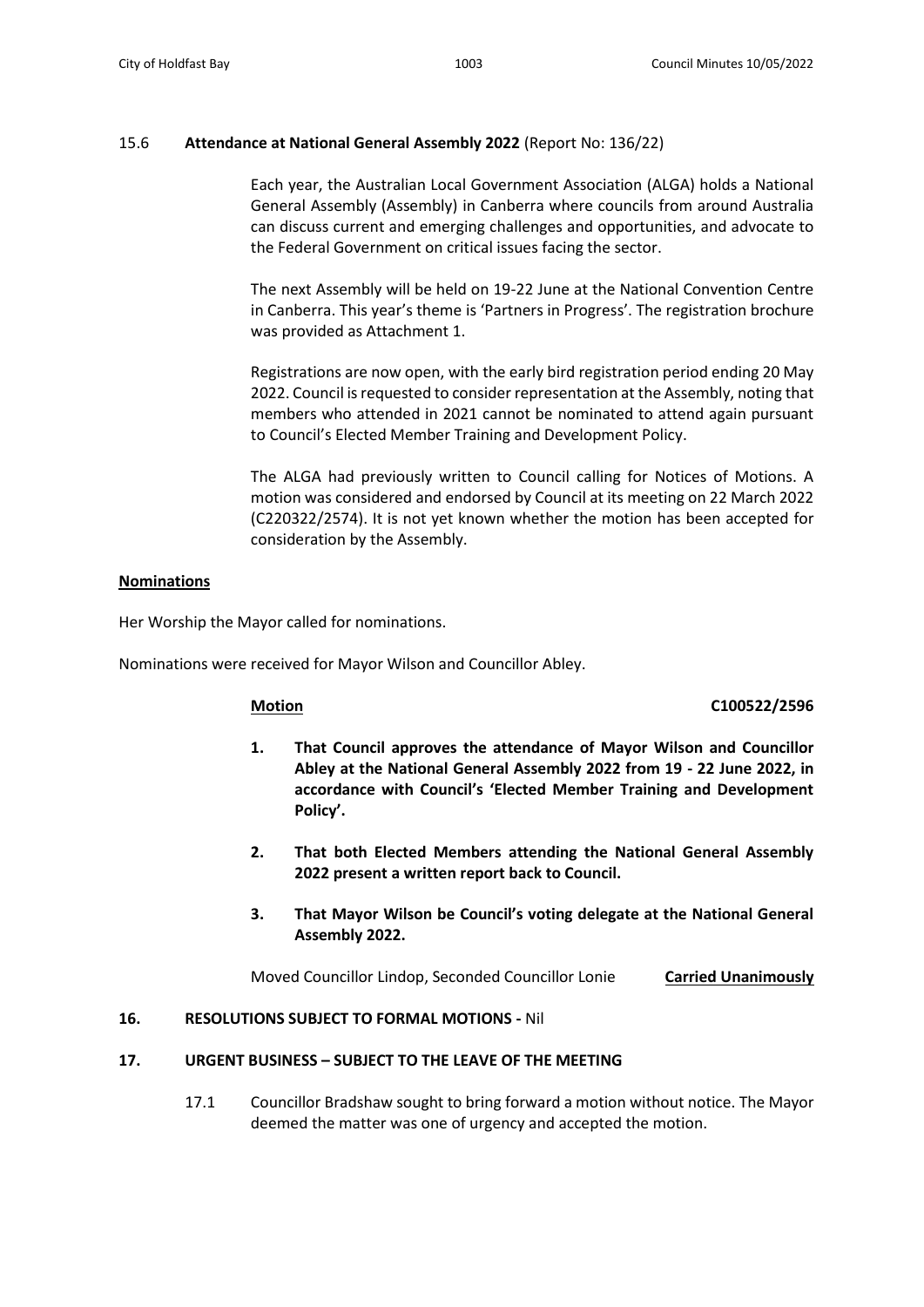## **Motion**: **C100522/2597**

Acknowledge the passing of James "Jim" Huckstepp OAM and for his service as an Elected Member, Staff Member and Volunteer for the City of Holdfast Bay.

Moved Councillor Bradshaw, Seconded Councillor Lonie **Carried Unanimously**

## **18. ITEMS IN CONFIDENCE**

14.1 **Minutes – Executive Committee – 26 April 2022** (Report No: 137/22)

**Motion – Exclusion of the Public – Section 90(3)(a)&(e) Order C100522/2598**

- **1. That pursuant to Section 90(2) of the** *Local Government Act 1999* **Council hereby orders that the public be excluded from attendance at this meeting with the exception of the General Manager, Strategy and Corporate and the staff minute taker in attendance at the meeting in order to consider Report No: 137/22, Minutes – Executive Committee – 26 April 2022 in confidence.**
- **2. That in accordance with Section 90(3) of the** *Local Government Act 1999* **Council is satisfied that it is necessary that the public be excluded to consider the information contained in Report No: 137/22, Minutes – Executive Committee – 26 April 2022 on the following grounds:**
	- **a. pursuant to section 90(3)(a) of the Act, the information to be received, discussed or considered in relation to Report No: 137/22, Minutes – Executive Committee – 26 April 2022 is information the disclosure of which would involve the unreasonable disclosure of information concerning the personal affairs of any person (living or dead), being Chief Executive Officer, Mr Roberto Bria because that details of his remuneration will be discussed, which are sensitive and are details only known to those who have participated in the discussion.**
	- **e. pursuant to section 90(3)(e) of the Act, the information to be received, discussed or considered in relation to this Agenda Item is related to matters affecting the security of an employee of the Council. As details of the Chief Executive's remuneration will be discussed, which are sensitive and are details only known to those who have participated in the discussion.**
- **3. The Council is satisfied, the principle that the meeting be conducted in a place open to the public, has been outweighed by the need to keep the information or discussion confidential.**

Moved Councillor Lindop, Seconded Councillor Lonie **Carried Unanimously**